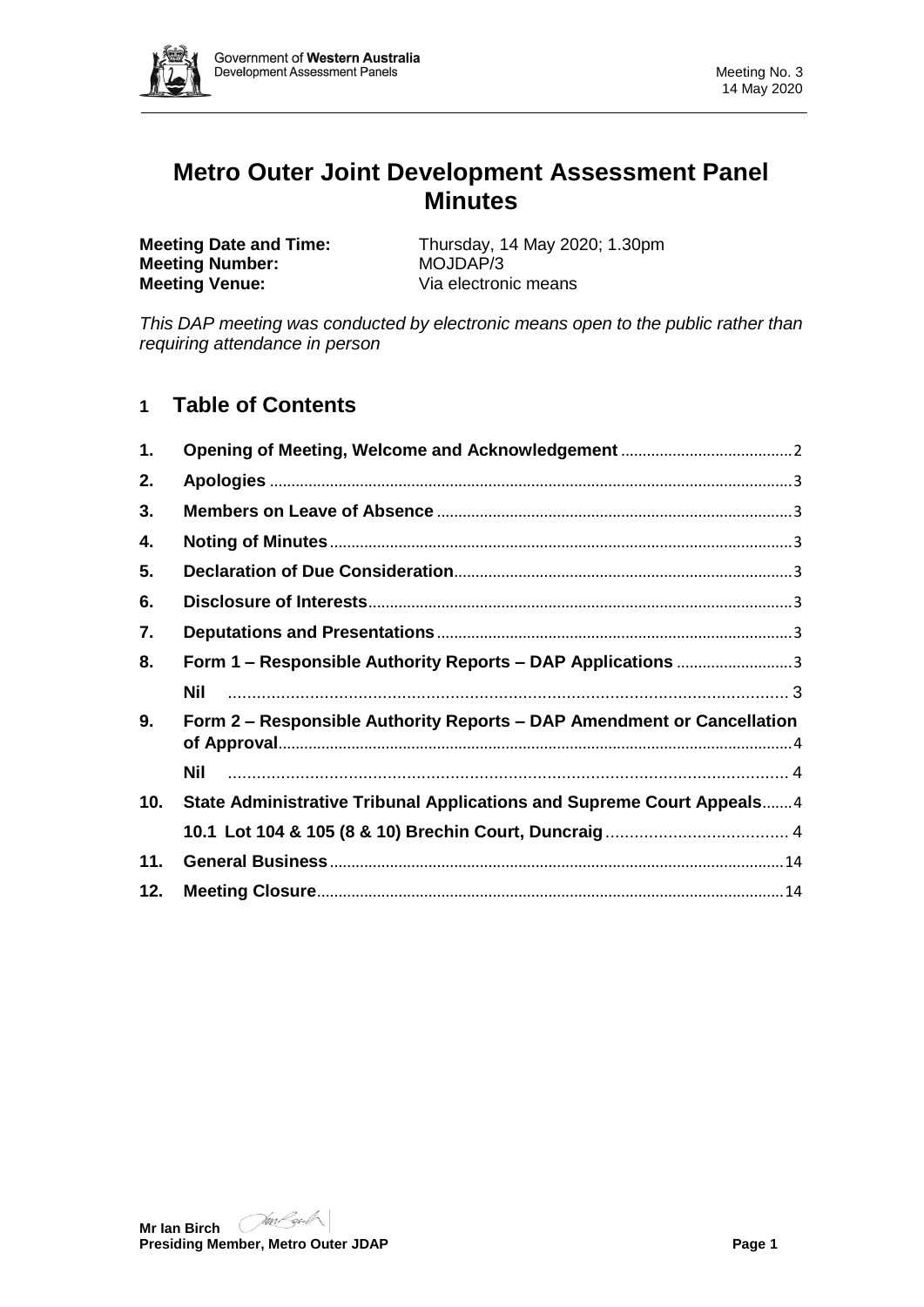

## **Attendance**

## **DAP Members**

Mr Ian Birch (Presiding Member) Ms Sheryl Chaffer (Deputy Presiding Member) Mr Jason Hick (Third Specialist Member) Cr Suzanne Thompson (Local Government Member, City of Joondalup) Cr Philippa Taylor (Local Government Member, City of Joondalup)

### **Officers in attendance**

Mr Tim Thornton (City of Joondalup) Mr Chris Leigh (City Joondalup)

## **Minute Secretary**

Mr Phil Goodwin (DAP Secretariat) Ms Ashlee Kelly (DAP Secretariat)

### **Applicants and Submitters**

Mr Giles Harden Jones (Harden Jones Architect) Mr Carlo Famiano (CF Town Planning & Development) Mr Gerry Carey

### **Members of the Public / Media**

There were 4 members of the public in attendance.

<span id="page-1-0"></span>Ms Lucy Jarvis from Community News was in attendance.

### **1. Opening of Meeting, Welcome and Acknowledgement**

The Presiding Member declared the meeting open at 1.32pm on 14 May 2020 and acknowledged the traditional owners and paid respect to Elders past and present of the land on which the meeting was being held.

The Presiding Member announced the meeting would be run in accordance with the DAP Standing Orders 2017 under the *Planning and Development (Development Assessment Panels) Regulations 2011.*

### **1.1 Announcements by Presiding Member**

The Presiding Member advised that in accordance with Section 5.16 of the DAP Standing Orders 2017 which states *'A person must not use any electronic, visual or audio recording device or instrument to record the proceedings of the DAP meeting unless the Presiding Member has given permission to do so.',* the meeting would not be recorded.

In response to the COVID-19 situation, this meeting was convened via electronic means. Members were reminded to announce their name and title prior to speaking.

**Mr Ian Birch Presiding Member, Metro Outer JDAP Page 2**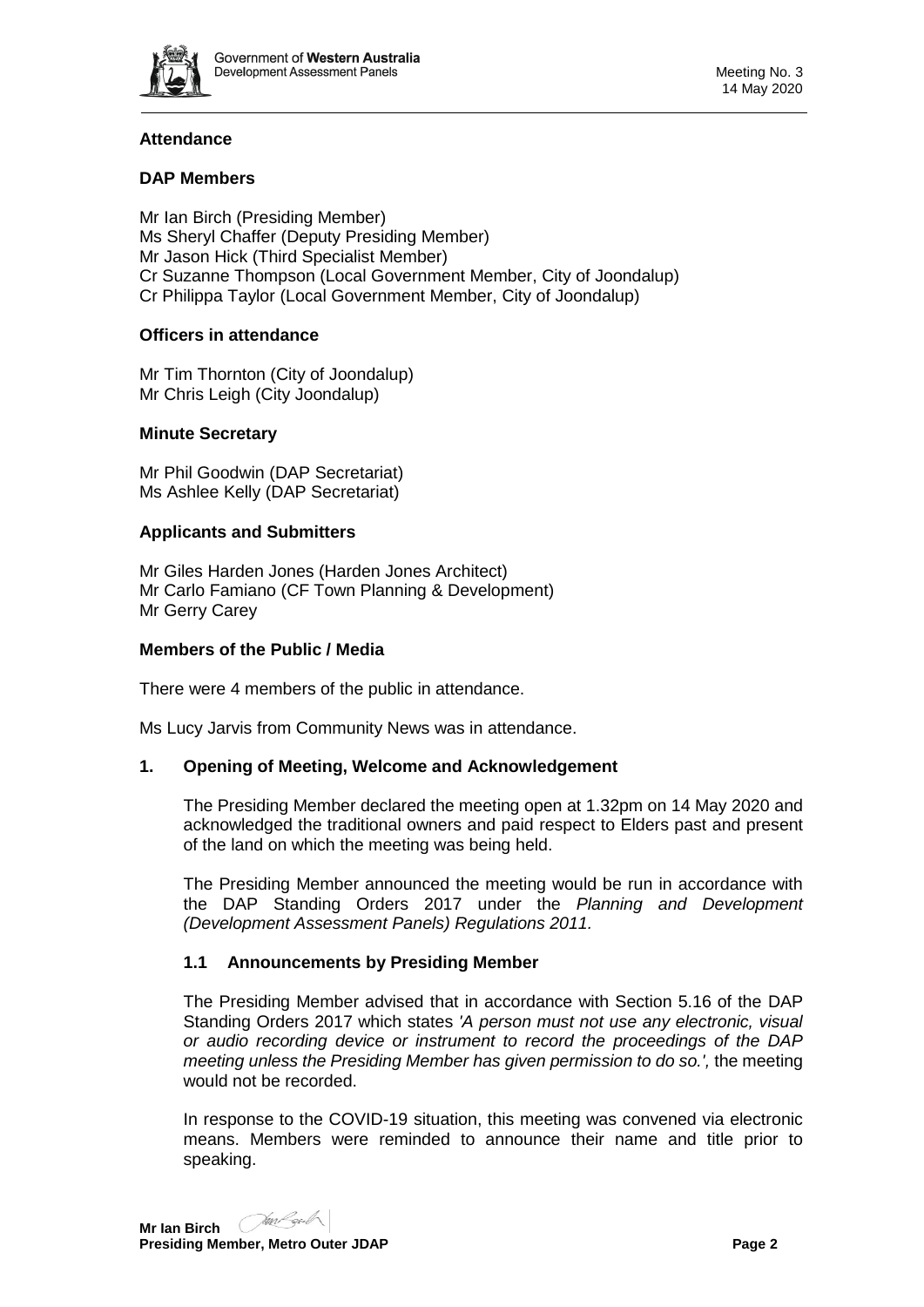

## <span id="page-2-0"></span>**2. Apologies**

Nil

## <span id="page-2-1"></span>**3. Members on Leave of Absence**

Nil

#### <span id="page-2-2"></span>**4. Noting of Minutes**

DAP members noted that signed minutes of previous meetings are available on the [DAP website.](https://www.dplh.wa.gov.au/about/development-assessment-panels/daps-agendas-and-minutes)

#### <span id="page-2-3"></span>**5. Declaration of Due Consideration**

The Presiding Member noted that an addendum to the agenda was published to include details of a DAP direction for further information and responsible authority response in relation to Item 10.1, received on 11 May 2020.

All members declared that they had duly considered the documents.

#### <span id="page-2-4"></span>**6. Disclosure of Interests**

DAP Member, Cr Suzanne Thompson, declared an Impartiality Interest in item 10.1. Cr Thompson was a nominated spokesperson who presented against this application at the previous meeting in July 2019. At that time she was not elected to the Council of the City of Joondalup.

In accordance with section 6.2 and 6.3 of the DAP Standing Orders 2017, the Presiding Member determined that the member listed above, who had disclosed an Impartiality Interest, was permitted to participate in the discussion and voting on the item.

#### <span id="page-2-5"></span>**7. Deputations and Presentations**

- **7.1** Mr Gerry Carey addressed the DAP in support of the recommendation to refuse the application at Item 10.1.
- **7.2** Mr Giles Harden Jones (Harden Jones Architects) addressed the DAP against the recommendation to refuse the application at Item 10.1 and responded to questions from the panel.
- **7.3** Mr Carlo Famiano (CF Town Planning and Development) addressed the DAP against the recommendation to refuse application at Item 10.1 and responded to questions from the panel.
- **7.4** City of Joondalup officers responded to questions from the panel.

#### <span id="page-2-7"></span><span id="page-2-6"></span>**8. Form 1 – Responsible Authority Reports – DAP Applications**

Nil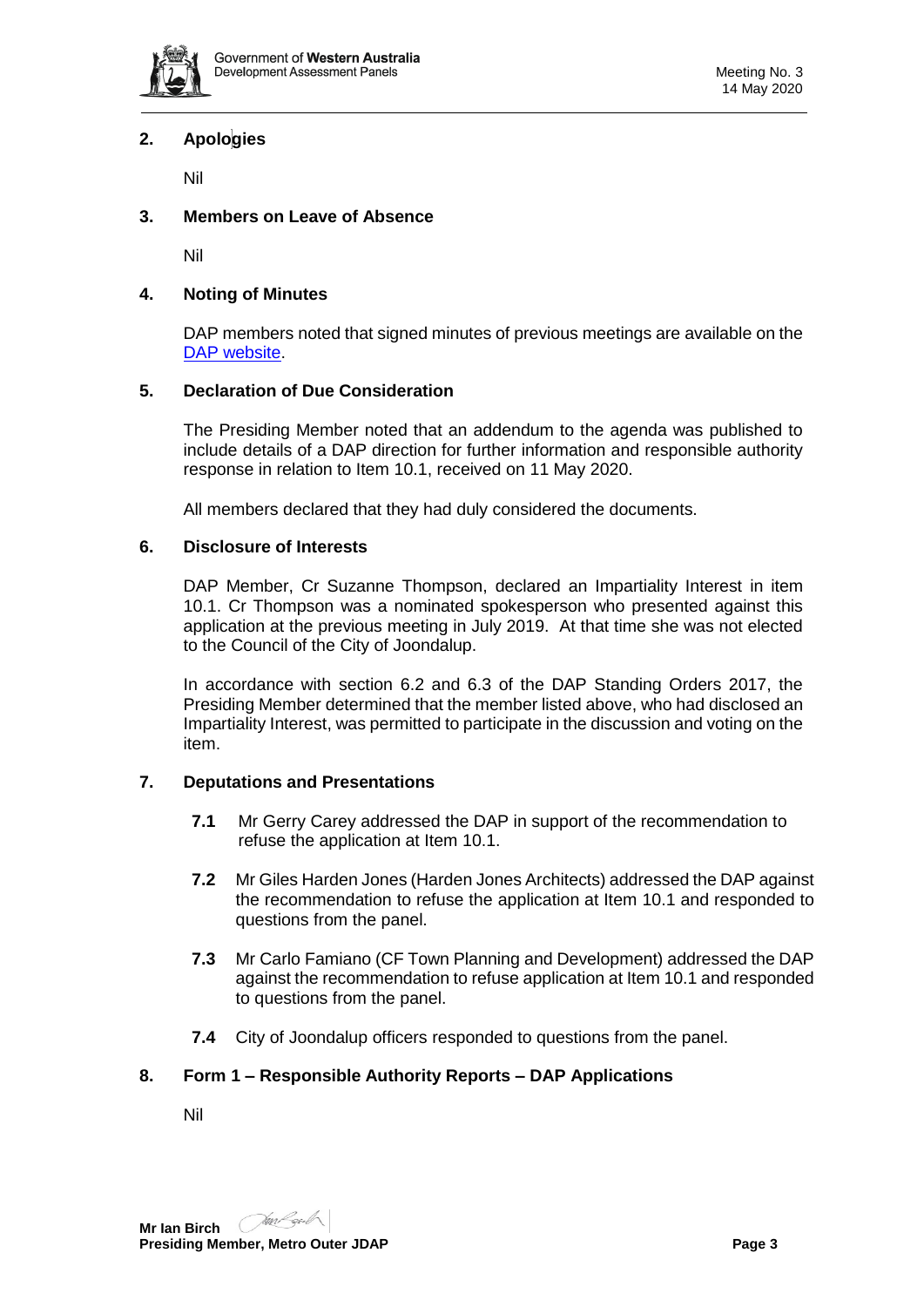

#### <span id="page-3-0"></span>**9. Form 2 – Responsible Authority Reports – DAP Amendment or Cancellation of Approval**

Nil

## <span id="page-3-2"></span><span id="page-3-1"></span>**10. State Administrative Tribunal Applications and Supreme Court Appeals**

### <span id="page-3-3"></span>**10.1 Lot 104 & 105 (8 & 10) Brechin Court, Duncraig**

| Development Description: | 16 Multiple Dwellings       |
|--------------------------|-----------------------------|
| Applicant:               | Harden Jones Architect      |
| Owner:                   | Mr Heinrich Jones Architect |
| Responsible Authority:   | City of Joondalup           |
| DAP File No:             | DAP/19/01557                |
|                          |                             |

### **REPORT RECOMMENDATION**

**Moved by:** Cr Suzanne Thompson **Seconded by:** Cr Philippa Taylor

That the Metro Outer Joint Development Assessment Panel, pursuant to section 31 of the *State Administrative Tribunal Act 2004* in respect of SAT application DR 159 of 2019, resolves to:

**Reconsider** its decision dated 23 July 2019 and **refuse** DAP Application reference DAP/19/01557 and amended plans (Attachment 2) in accordance with Clause 68 of Schedule 2 (Deemed Provisions) of the *Planning and Development (Local Planning Schemes) Regulations 2015* and the provisions of the City of Joondalup *Local Planning Scheme No. 3*, for the following reasons:

#### **Reasons**

- 1. The proposal does not satisfy the matters to be considered under clause 67(c), Schedule 2, Part 9 of the Planning and Development (Local Planning Schemes) Regulations 2015, as:
	- i. The proposal does not satisfy the element objectives of *2.4 Side and rear setbacks* of State Planning Policy 7.3 Volume 2, as the setbacks do not provide adequate separation between neighbouring properties and the development does not provide an appropriate transition between sites with different intensity of development.
	- ii. The proposal does not satisfy the element objective of *2.5 Plot ratio* of State Planning Policy 7.3 Volume 2, as building bulk and scale of the development is not appropriate for the existing and planned character of the area.
	- iii. The proposal does not satisfy the element objectives of *2.7 Building separation* of State Planning Policy 7.3 Volume 2, as the development results in undue impacts to residential amenity of neighbouring properties including visual privacy impacts and sunlight and daylight access.
	- iv. The proposal does not satisfy the element objectives of *3.2 Orientation* of State Planning Policy 7.3 Volume 2, as the building form and orientation does not minimise overshadowing of open space of the neighbouring property.

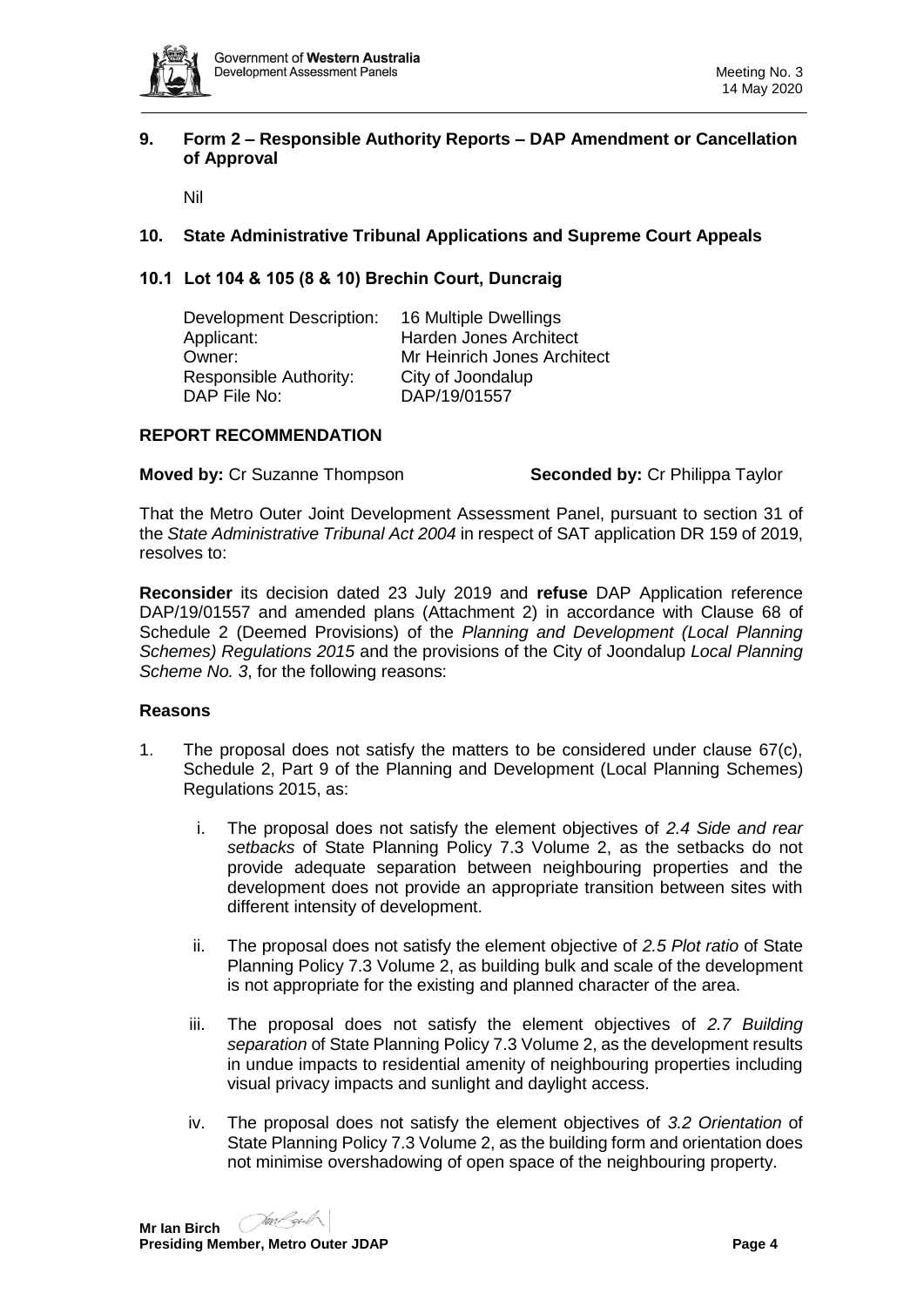

- v. The proposal does not satisfy the element objectives of *3.5 Visual privacy* and *4.4 Private open space and balconies* of State Planning Policy 7.3 Volume 2, as the extent of privacy screening of outdoor living areas results in a compromised external outlook from adjoining habitable rooms.
- 2. The proposal does not satisfy the matters to be considered under clause 67(m) of Schedule 2, Part 9 of the Planning and Development (Local Planning Schemes) Regulations 2015, as:
	- i. the bulk and scale of the development is not compatible with its setting particularly the relationship of development to development on adjoining land.
- 3. The proposal does not satisfy the matters to be considered under clause 67(zc) of Schedule 2, Part 9 of the Planning and Development (Local Planning Schemes) Regulations 2015, as:
	- i. the proposal has not appropriately responded to advice from the Joondalup Design Reference Panel in relation to vehicle and pedestrian access, impact of air conditioner units and roof design detail.

#### **The Report Recommendation was put and LOST (2/3).**

- For: Cr Suzanne Thompson Cr Philippa Taylor
- Against: Mr Ian Birch Ms Sheryl Chaffer Mr Jason Hick

### **ALTERNATE MOTION**

**Moved by:** Ms Sheryl Chaffer **Seconded by:** Mr Jason Hick

That the Metro Outer Joint Development Assessment Panel, pursuant to section 31 of the *State Administrative Tribunal Act 2004* in respect of SAT application DR 159 of 2019, resolves to:

1. **Reconsider** its decision dated 23 July 2019 and **approve** DAP Application reference DAP/19/01557 and amended plans (Attachment 2) in accordance with Clause 68 of Schedule 2 (Deemed Provisions) of the *Planning and Development (Local Planning Schemes) Regulations 2015*, and the provisions of the City of Joondalup *Local Planning Scheme No. 3*, and pursuant to clause 24(1) and 26 of the *Metropolitan Region Scheme* subject to the following conditions:

### **Conditions**

1.1 This approval relates to the 16 multiple dwelling development only and development shall be undertaken in accordance with the approved plan(s), any other supporting information and conditions of approval. It does not relate to any other development on the lot.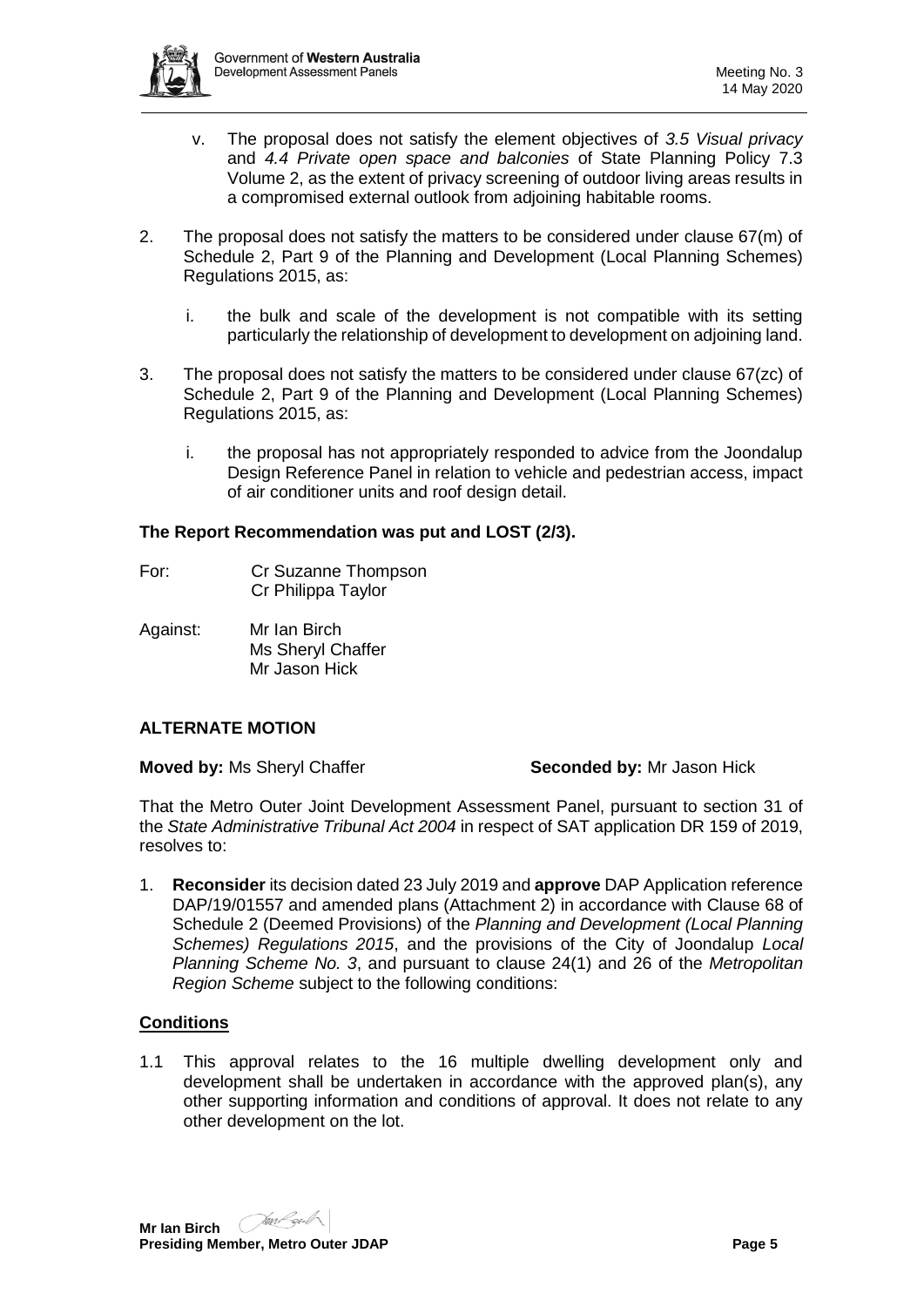

- 1.2 The lots included within the application shall be granted approval for amalgamation prior to commencement of development and amalgamation concluded prior to occupancy certification.
- 1.3 A Construction Management Plan shall be submitted to and approved by the City prior to the commencement of development. The management plan shall detail how it is proposed to manage:
	- all forward works for the site;
	- the delivery of materials and equipment to the site:
	- the storage of materials and equipment on the site;
	- the parking arrangements for the contractors and subcontractors;
	- the management of dust during the construction process;
	- other matters likely to impact on the surrounding properties;

and works shall be undertaken in accordance with the approved Construction Management Plan.

- 1.4 Units 5, 6, 12 and 13 shall be designed to meet Silver Level requirements as defined in the Liveable Housing Design Guidelines (Liveable Housing Australia). Details shall be submitted to and approved by the City prior to commencement of construction, and works shall be undertaken in accordance with the approved details.
- 1.5 A schedule of colours and materials for all exterior parts of the development (including retaining walls and the sliding gate notated on drawing A404 of the approved plans) shall be approved by the City prior to the commencement of development. Development shall be in accordance with the approved schedule and all external materials and finishes shall be maintained to a high standard, including being free of vandalism, to the satisfaction of the City.
- 1.6 Any proposed building plant and equipment, including air conditioning units, piping, meter boxes, ducting and water tanks shall be located so as to minimise any visual and noise impact on surrounding landowners, and screened from view from the street and where practicable from adjoining buildings, or integrated into the building design to the satisfaction of the City. Details shall be submitted to and approved by the City prior to the commencement of development. Development shall be in accordance with these approved details.
- 1.7 A detailed landscaping plan shall be submitted to, and approved by, the City prior to the commencement of development. The plan is to address the element objectives of clause 3.3 and 4.12 of State Planning Policy 7.3: Residential Design Codes Volume 2 - Apartments and indicate the proposed landscaping treatment(s) of the subject site and the adjoining road verge(s), and shall:
	- Be drawn at an appropriate scale of either 1:100, 1:200 or 1:500;
	- Provide all details relating to paving and treatment of verges;
	- Show spot levels and/or contours of the site:
	- Indicate any natural vegetation to be retained and the proposed manner in which this will be managed;
	- Indicate the species of all vegetation;
	- Be based on water sensitive urban design principles to the satisfaction of the City;

**Mr Ian Birch**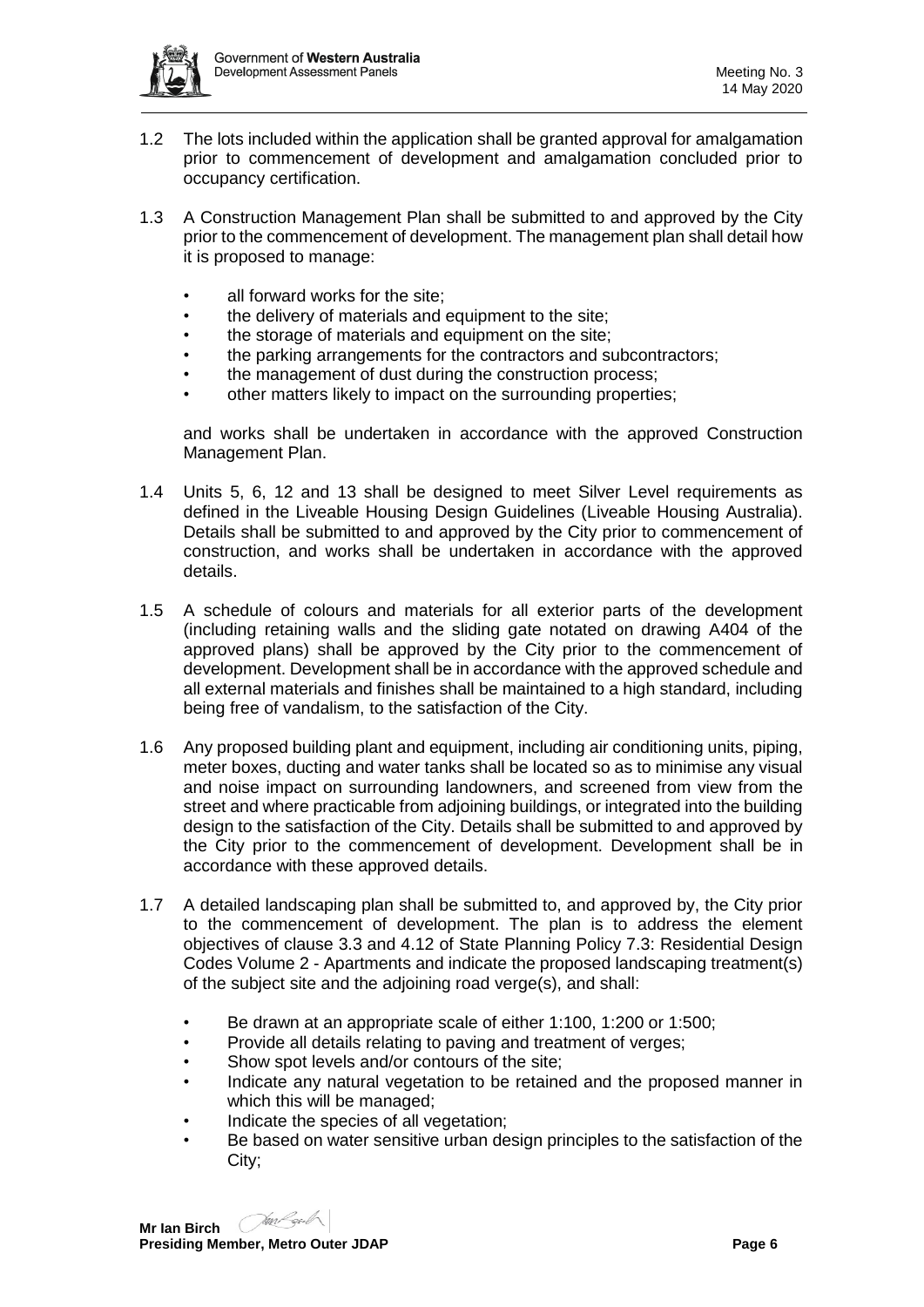- Be based on Designing out Crime principles to the satisfaction of the City; and
- Show all irrigation design details.
- 1.8 Landscaping and reticulation shall be established in accordance with the approved landscaping plan, Australian Standards and best trade practice prior to the development first being occupied and thereafter maintained to the satisfaction of the City.
- 1.9 A Waste Management Plan indicating the method of rubbish collection shall be submitted to the City prior to the commencement of development and approved by the City prior to the occupation of the development. All rubbish collection shall be in accordance with the approved Waste Management Plan.
- 1.10 Lighting shall be installed along all driveways and pedestrian pathways and in all common areas prior to the development first being occupied, to the satisfaction of the City. A lighting plan shall be submitted to the City for approval prior to the commencement of construction. Lighting shall be in accordance with the approved light plan.
- 1.11 The car parking bays, driveways and access points shown on the approved plans are to be designed, constructed, drained and marked in accordance with the Australian Standard for Off-street Car Parking (AS/NZS2890.1 2004) and Off-street Parking for People with Disabilities (AS/NZS2890.6 2009), prior to the occupation of the development. These bays are to be thereafter maintained to the satisfaction of the City.
- 1.12 The on-site visitor bays shall be marked and permanently made available for visitor parking and shall remain accessible to visitors. A Security and Access Management Plan detailing security gate operation, management of intercom controls, signage and other methods to direct and enable visitor access to private areas shall be submitted to the City for approval prior to occupation of the development, and shall be implemented in accordance with the approved plan.
- 1.13 A notification, pursuant to section 70A of the Transfer of Land Act 1893, shall be placed on the certificate of title for the subject lot. The notification shall be at the owner/applicants' expense, and lodged with the City of Joondalup for execution prior to commencement of development, and placed on the certificate of title prior to occupation of the development. The notification is to state as follows:

'This lot is in the vicinity of a transport corridor and is affected, or may in the future be affected, by road and rail transport noise. Road and rail transport noise levels may rise or fall over time depending on the type and volume of traffic.'

- 1.14 The proposed development shall be constructed to comply with the relevant provisions of State Planning Policy 5.4: Road and Rail Noise (and the associated Guidelines) prior to occupation of the development.
- 1.15 Bicycle parking facilities shall be provided in accordance with the approved plans. Bicycle parking facilities shall be designed in accordance with the Australian Standard for Off-street Car parking – Bicycles (AS2890.3-1993). Details of bicycle parking area(s) shall be provided to and approved by the City prior to the commencement of construction.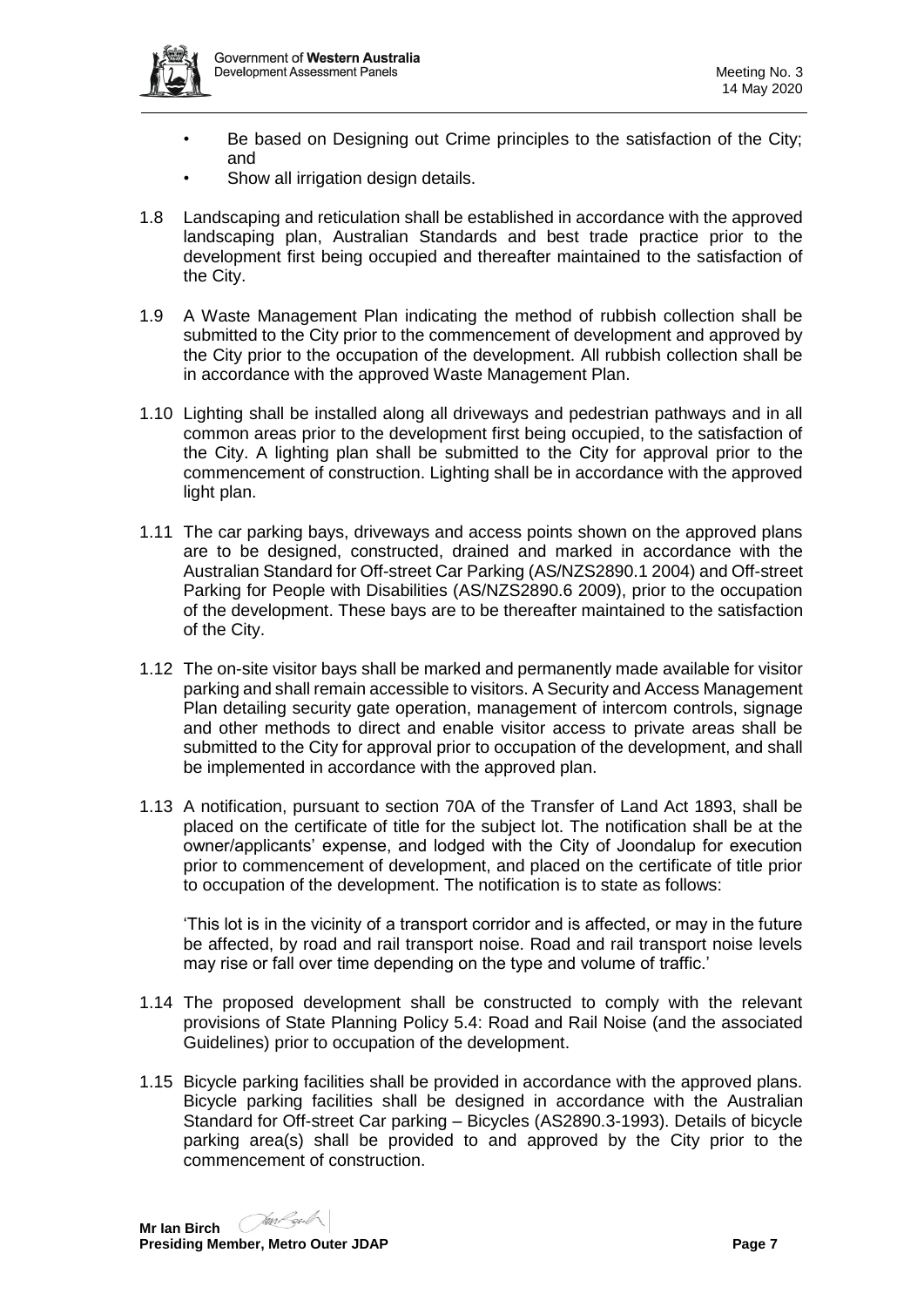

- 1.16 Prior to occupation of the dwellings, each dwelling shall be provided with an adequate area for clothes drying facilities that is screened from view from the street to the satisfaction of the City. Clothes drying is not permitted on balconies or in courtyards.
- 1.17 All stormwater shall be collected on-site and disposed of in a manner acceptable to the City.
- 1.18 All development shall be contained within the property boundaries.
- 1.19 The front fencing, pedestrian access gates and the vehicular access gate shall be visually permeable as defined under State Planning Policy 7.3 Residential Design Codes Volume 2 – Apartments.
- 1.20 Screening (including 'white glass') shall comply with the definition of screening under State Planning Policy 7.3 Residential Design Codes Volume 2 – Apartments. All screening shall be a minimum of 1.6 metres above the finished floor level, at least 75 percent obscure, permanently fixed and made of durable material. All screening shall be installed prior to occupation of the development, to the satisfaction of the City.
- 2. Notify the State Administrative Tribunal of its decision.

### **Advice Notes**

- 1. Any existing footpath and kerbing is to be retained and protected during construction of the development and is not to be removed or altered for the purposes of a vehicle crossover. Should the footpath/kerb be damaged during the construction of the development, it is required to be reinstated to the satisfaction of the City.
- 2. In relation to State Planning Policy 5.4, the development shall comply with 'Package B+ of the Quiet House Requirements' outlined in State Planning Policy 5.4 – Road and Rail Noise Guidelines. A copy of the Guidelines can be obtained at [https://dplh.wa.gov.au/spp5-4.](https://dplh.wa.gov.au/spp5-4)
- 3. The applicant/owner is advised that verge treatments are to comply with Housing Opportunity Area requirements outlined in the City's Street Verge Guidelines. A copy of the Guidelines can be obtained at [https://www.joondalup.wa.gov.au/verge](https://www.joondalup.wa.gov.au/verge-treatments/)[treatments/.](https://www.joondalup.wa.gov.au/verge-treatments/) In accordance with the Street Verge Guidelines, no additional hardstand areas (including synthetic turf) are permitted exclusive of existing footpaths, crossovers or on street parking embayment(s) constructed to the City's specifications.
- 4. *State Planning Policy 7.3 Residential Design Codes Volume 2 – Apartments* define visually permeable as:

*In reference to a wall, gate, door or fence that the vertical surface has:*

- *continuous vertical or horizontal gaps of 50mm or greater width occupying not less than one third of the total surface area;*
- *continuous vertical or horizontal gaps less than 50mm in width, occupying at least one half of the total surface area in aggregate; or*
- *a surface offering equal or lesser obstruction to view.*

**Mr Ian Birch**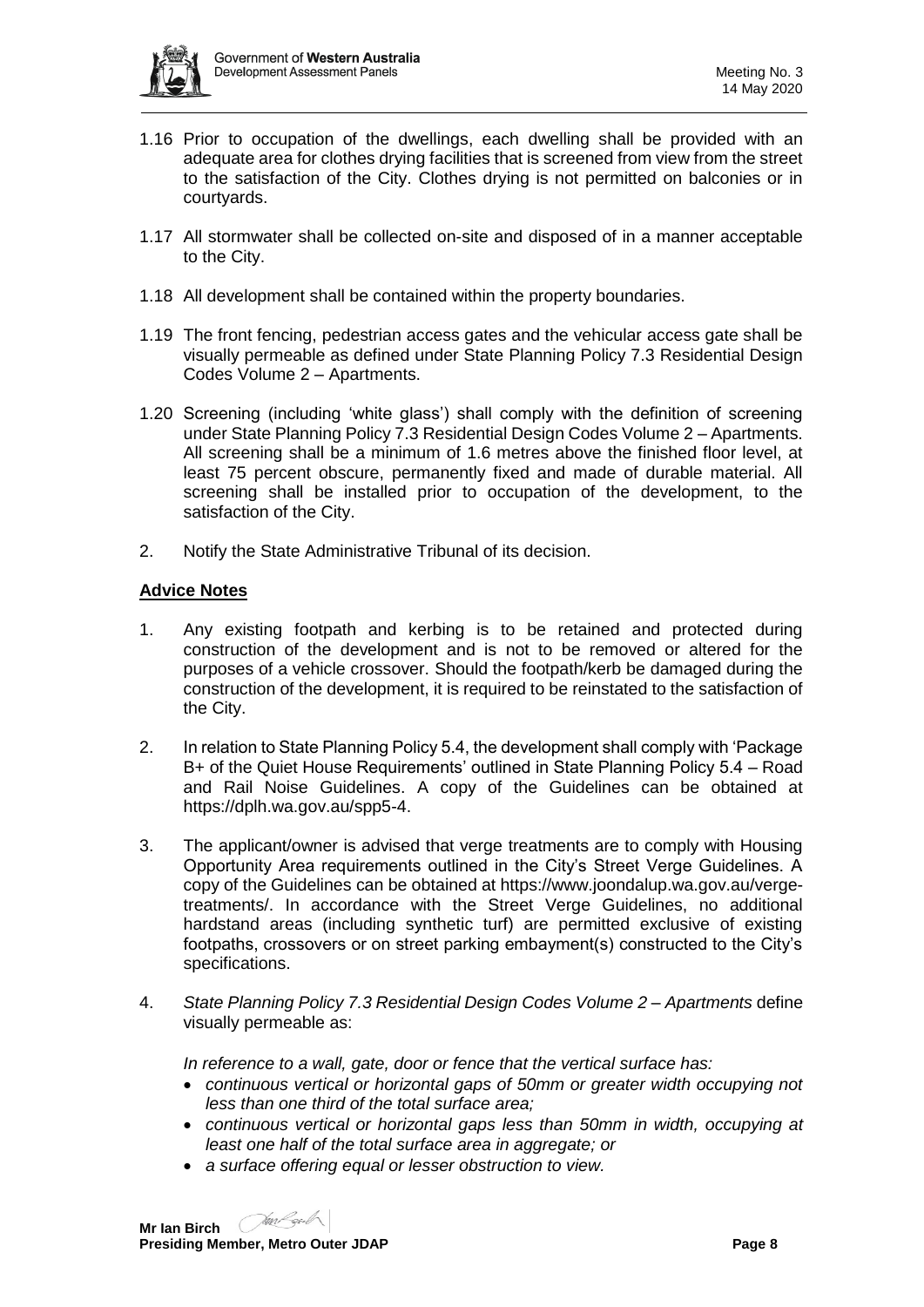

- 5. In relation to the schedule of colours and materials the City encourages the applicant to incorporate materials and colours to the external surface of the development, including roofing, that have low reflective characteristics to minimise potential glare from the development impacting the amenity of the adjoining or nearby neighbours.
- 6. There is an obligation to design and construct the development in compliance with the requirements of the *Environmental Protection Act 1986* and the *Environmental Protection (Noise) Regulations 1997*. Consideration needs to be given to the positioning and placement of noisy equipment (eg. air conditioners) so as to not have a negative impact on surrounding residents.
- 7. All laundry areas to be provided with a floor waste in accordance with the City's Local Laws. In addition to having mechanical ventilation it is recommended that internal/cupboard type laundry areas be provided with condensation dryers to minimise the likelihood of mould occurring.
- 8. Ventilation to toilets and any other room which contains a w/c must comply with the *Sewerage (Lighting, Ventilation and Construction) Regulations 1971*.

#### **AMENDING MOTION**

**Moved by:** Cr Suzanne Thompson **Seconded by:** Ms Sheryl Chaffer

That a new advice note no. 9 be added to read as follows:

*The applicant to give consideration to include minor revisions to the articulation, colours or materials of the Southern elevation to soften its visual impact when viewed from the street.*

### **The Amending Motion was put and CARRIED UNANIMOUSLY.**

**REASON:** To minimise the visual impact of the development when viewed from the street.

#### **REPORT RECOMMENDATION (AS AMENDED)**

That the Metro Outer Joint Development Assessment Panel, pursuant to section 31 of the *State Administrative Tribunal Act 2004* in respect of SAT application DR 159 of 2019, resolves to:

2. **Reconsider** its decision dated 23 July 2019 and **approve** DAP Application reference DAP/19/01557 and amended plans (Attachment 2) in accordance with Clause 68 of Schedule 2 (Deemed Provisions) of the *Planning and Development (Local Planning Schemes) Regulations 2015*, and the provisions of the City of Joondalup *Local Planning Scheme No. 3*, and pursuant to clause 24(1) and 26 of the *Metropolitan Region Scheme* subject to the following conditions: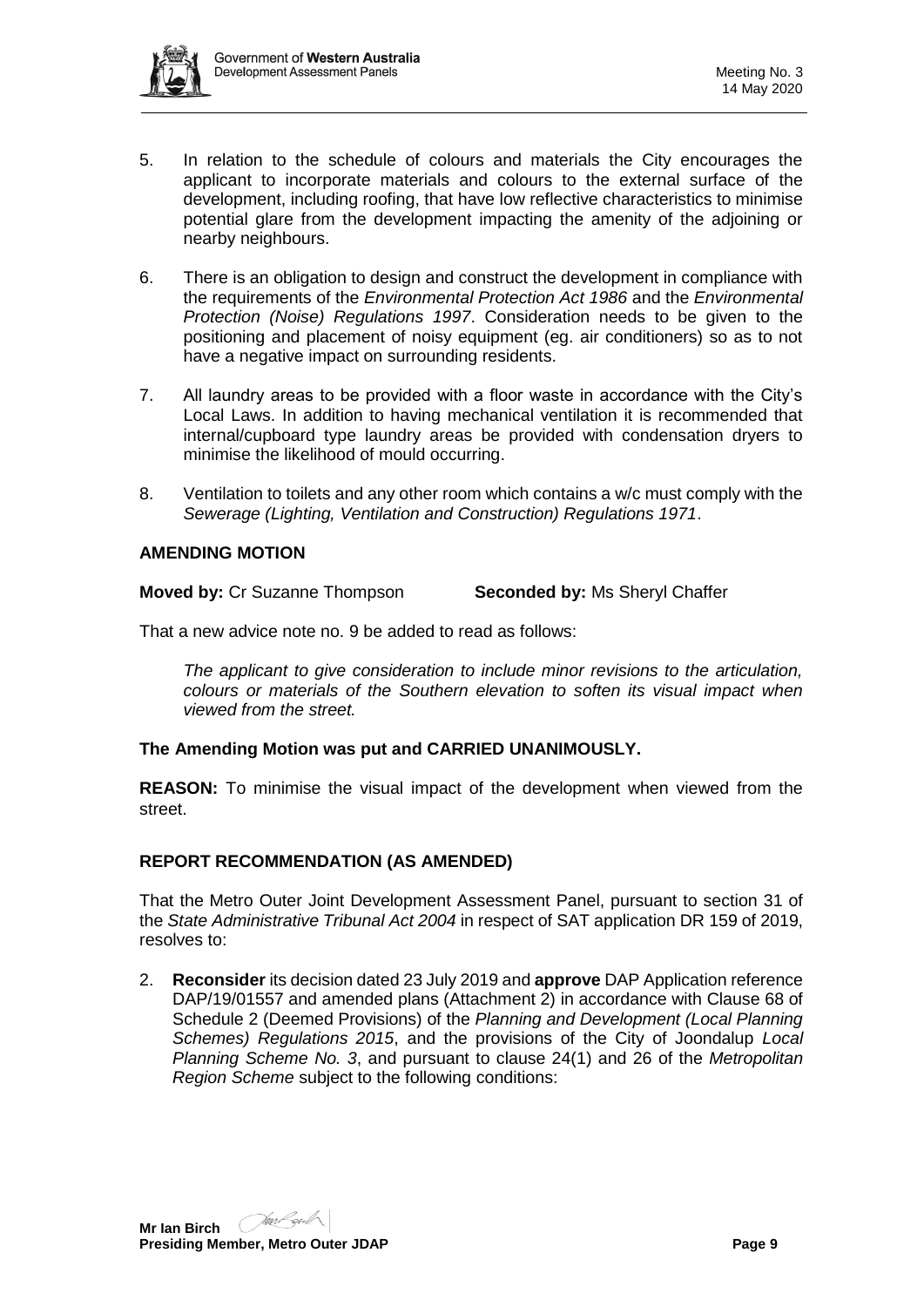

## **Conditions**

- 1.1 This approval relates to the 16 multiple dwelling development only and development shall be undertaken in accordance with the approved plan(s), any other supporting information and conditions of approval. It does not relate to any other development on the lot.
- 1.2 The lots included within the application shall be granted approval for amalgamation prior to commencement of development and amalgamation concluded prior to occupancy certification.
- 1.3 A Construction Management Plan shall be submitted to and approved by the City prior to the commencement of development. The management plan shall detail how it is proposed to manage:
	- all forward works for the site;
	- the delivery of materials and equipment to the site:
	- the storage of materials and equipment on the site;
	- the parking arrangements for the contractors and subcontractors;
	- the management of dust during the construction process;
	- other matters likely to impact on the surrounding properties;

and works shall be undertaken in accordance with the approved Construction Management Plan.

- 1.4 Units 5, 6, 12 and 13 shall be designed to meet Silver Level requirements as defined in the Liveable Housing Design Guidelines (Liveable Housing Australia). Details shall be submitted to and approved by the City prior to commencement of construction, and works shall be undertaken in accordance with the approved details.
- 1.5 A schedule of colours and materials for all exterior parts of the development (including retaining walls and the sliding gate notated on drawing A404 of the approved plans) shall be approved by the City prior to the commencement of development. Development shall be in accordance with the approved schedule and all external materials and finishes shall be maintained to a high standard, including being free of vandalism, to the satisfaction of the City.
- 1.6 Any proposed building plant and equipment, including air conditioning units, piping, meter boxes, ducting and water tanks shall be located so as to minimise any visual and noise impact on surrounding landowners, and screened from view from the street and where practicable from adjoining buildings, or integrated into the building design to the satisfaction of the City. Details shall be submitted to and approved by the City prior to the commencement of development. Development shall be in accordance with these approved details.
- 1.7 A detailed landscaping plan shall be submitted to, and approved by, the City prior to the commencement of development. The plan is to address the element objectives of clause 3.3 and 4.12 of State Planning Policy 7.3: Residential Design Codes Volume 2 - Apartments and indicate the proposed landscaping treatment(s) of the subject site and the adjoining road verge(s), and shall:
	- Be drawn at an appropriate scale of either 1:100, 1:200 or 1:500;
	- Provide all details relating to paving and treatment of verges;

**Mr Ian Birch**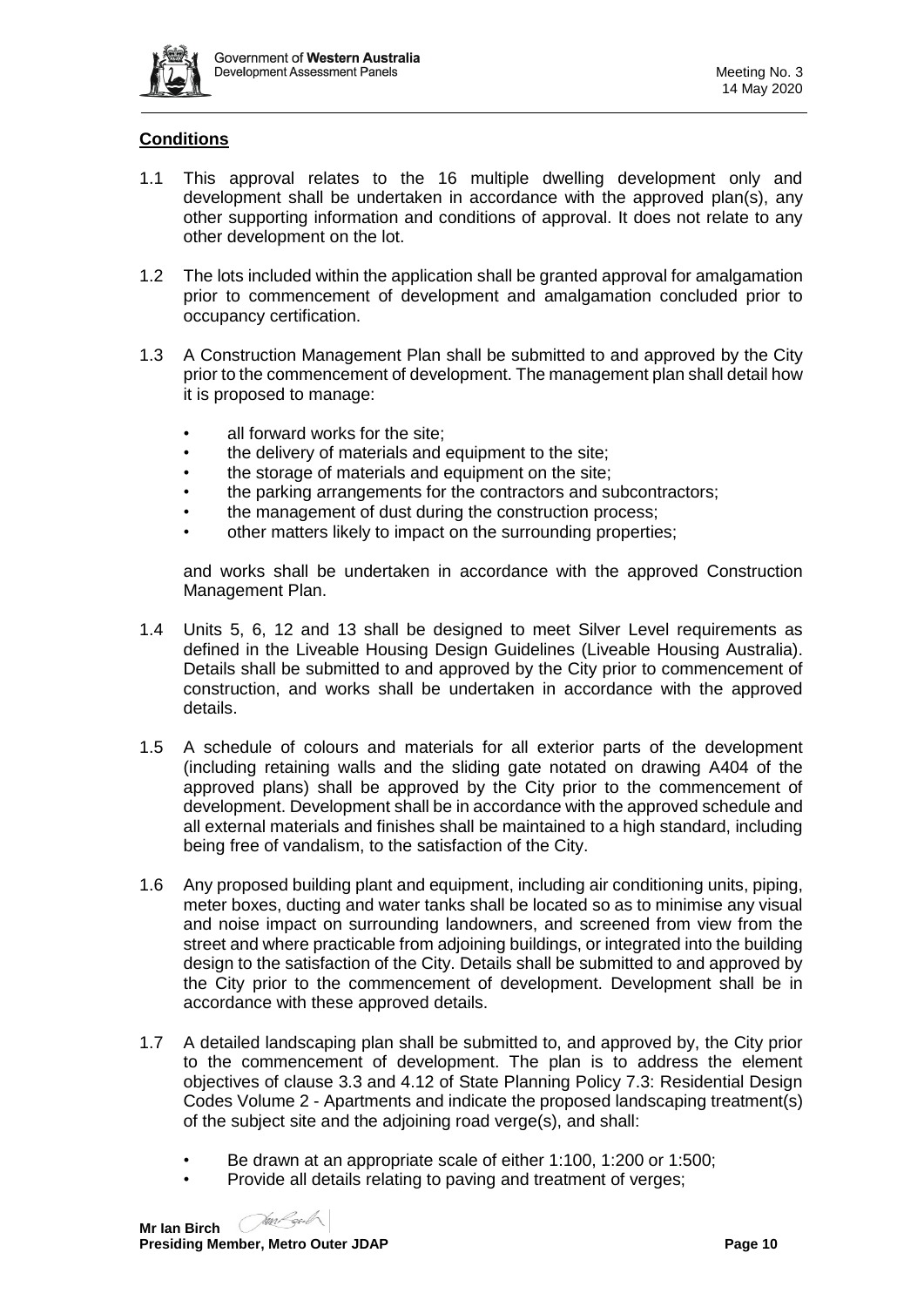

- Show spot levels and/or contours of the site:
- Indicate any natural vegetation to be retained and the proposed manner in which this will be managed;
- Indicate the species of all vegetation;
- Be based on water sensitive urban design principles to the satisfaction of the City;
- Be based on Designing out Crime principles to the satisfaction of the City; and
- Show all irrigation design details.
- 1.8 Landscaping and reticulation shall be established in accordance with the approved landscaping plan, Australian Standards and best trade practice prior to the development first being occupied and thereafter maintained to the satisfaction of the City.
- 1.9 A Waste Management Plan indicating the method of rubbish collection shall be submitted to the City prior to the commencement of development and approved by the City prior to the occupation of the development. All rubbish collection shall be in accordance with the approved Waste Management Plan.
- 1.10 Lighting shall be installed along all driveways and pedestrian pathways and in all common areas prior to the development first being occupied, to the satisfaction of the City. A lighting plan shall be submitted to the City for approval prior to the commencement of construction. Lighting shall be in accordance with the approved light plan.
- 1.11 The car parking bays, driveways and access points shown on the approved plans are to be designed, constructed, drained and marked in accordance with the Australian Standard for Off-street Car Parking (AS/NZS2890.1 2004) and Off-street Parking for People with Disabilities (AS/NZS2890.6 2009), prior to the occupation of the development. These bays are to be thereafter maintained to the satisfaction of the City.
- 1.12 The on-site visitor bays shall be marked and permanently made available for visitor parking and shall remain accessible to visitors. A Security and Access Management Plan detailing security gate operation, management of intercom controls, signage and other methods to direct and enable visitor access to private areas shall be submitted to the City for approval prior to occupation of the development, and shall be implemented in accordance with the approved plan.
- 1.13 A notification, pursuant to section 70A of the Transfer of Land Act 1893, shall be placed on the certificate of title for the subject lot. The notification shall be at the owner/applicants' expense, and lodged with the City of Joondalup for execution prior to commencement of development, and placed on the certificate of title prior to occupation of the development. The notification is to state as follows:

'This lot is in the vicinity of a transport corridor and is affected, or may in the future be affected, by road and rail transport noise. Road and rail transport noise levels may rise or fall over time depending on the type and volume of traffic.'

1.14 The proposed development shall be constructed to comply with the relevant provisions of State Planning Policy 5.4: Road and Rail Noise (and the associated Guidelines) prior to occupation of the development.

**Mr Ian Birch Presiding Member, Metro Outer JDAP Page 11 Page 11**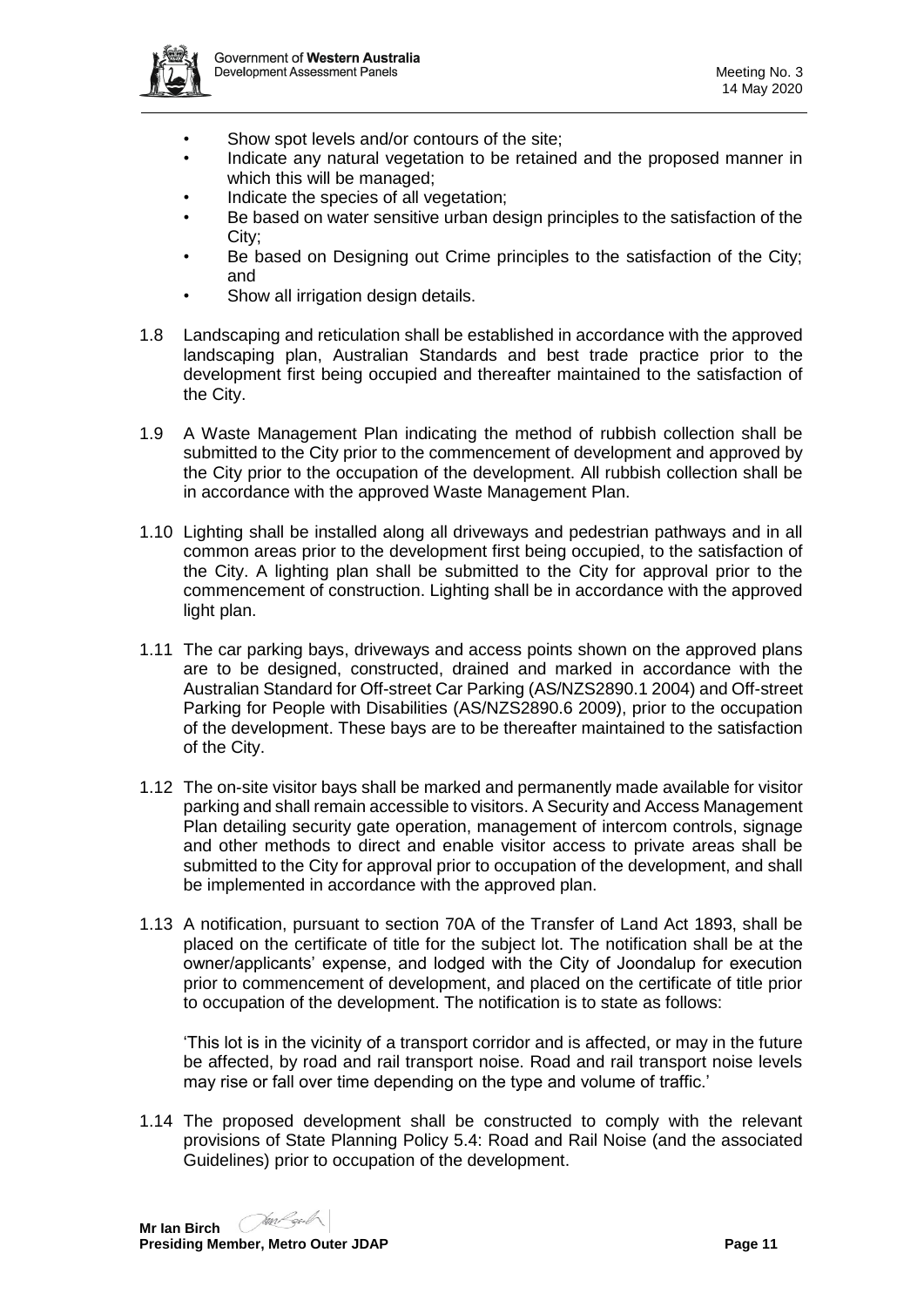

- 1.15 Bicycle parking facilities shall be provided in accordance with the approved plans. Bicycle parking facilities shall be designed in accordance with the Australian Standard for Off-street Car parking – Bicycles (AS2890.3-1993). Details of bicycle parking area(s) shall be provided to and approved by the City prior to the commencement of construction.
- 1.16 Prior to occupation of the dwellings, each dwelling shall be provided with an adequate area for clothes drying facilities that is screened from view from the street to the satisfaction of the City. Clothes drying is not permitted on balconies or in courtyards.
- 1.17 All stormwater shall be collected on-site and disposed of in a manner acceptable to the City.
- 1.18 All development shall be contained within the property boundaries.
- 1.19 The front fencing, pedestrian access gates and the vehicular access gate shall be visually permeable as defined under State Planning Policy 7.3 Residential Design Codes Volume 2 – Apartments.
- 1.20 Screening (including 'white glass') shall comply with the definition of screening under State Planning Policy 7.3 Residential Design Codes Volume 2 – Apartments. All screening shall be a minimum of 1.6 metres above the finished floor level, at least 75 percent obscure, permanently fixed and made of durable material. All screening shall be installed prior to occupation of the development, to the satisfaction of the City.
- 2. Notify the State Administrative Tribunal of its decision.

### **Advice Notes**

- 1. Any existing footpath and kerbing is to be retained and protected during construction of the development and is not to be removed or altered for the purposes of a vehicle crossover. Should the footpath/kerb be damaged during the construction of the development, it is required to be reinstated to the satisfaction of the City.
- 2. In relation to State Planning Policy 5.4, the development shall comply with 'Package B+ of the Quiet House Requirements' outlined in State Planning Policy 5.4 – Road and Rail Noise Guidelines. A copy of the Guidelines can be obtained at [https://dplh.wa.gov.au/spp5-4.](https://dplh.wa.gov.au/spp5-4)
- 3. The applicant/owner is advised that verge treatments are to comply with Housing Opportunity Area requirements outlined in the City's Street Verge Guidelines. A copy of the Guidelines can be obtained at [https://www.joondalup.wa.gov.au/verge](https://www.joondalup.wa.gov.au/verge-treatments/)[treatments/.](https://www.joondalup.wa.gov.au/verge-treatments/) In accordance with the Street Verge Guidelines, no additional hardstand areas (including synthetic turf) are permitted exclusive of existing footpaths, crossovers or on street parking embayment(s) constructed to the City's specifications.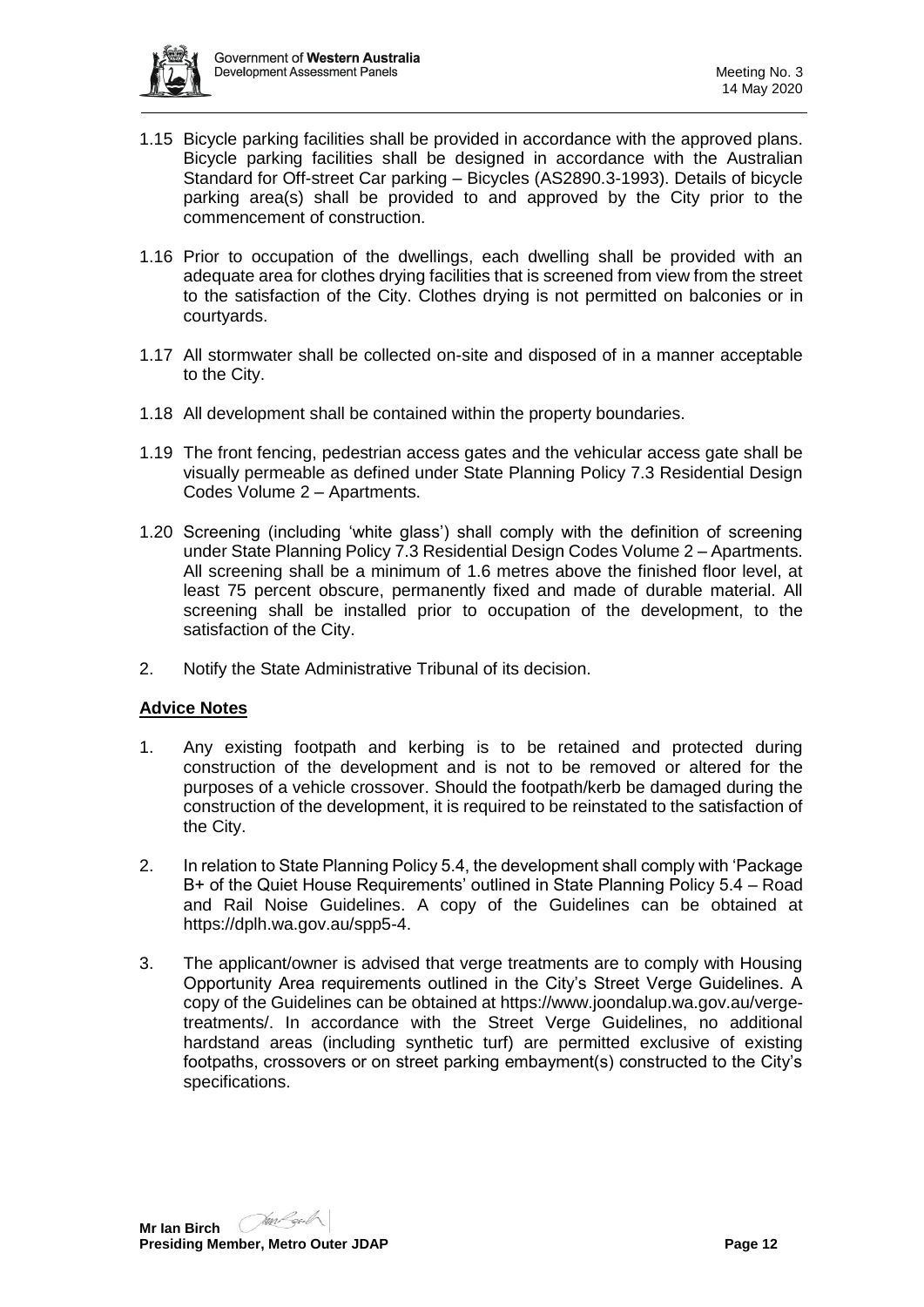

4. *State Planning Policy 7.3 Residential Design Codes Volume 2 – Apartments* define visually permeable as:

*In reference to a wall, gate, door or fence that the vertical surface has:*

- *continuous vertical or horizontal gaps of 50mm or greater width occupying not less than one third of the total surface area;*
- *continuous vertical or horizontal gaps less than 50mm in width, occupying at least one half of the total surface area in aggregate; or*
- *a surface offering equal or lesser obstruction to view.*
- 5. In relation to the schedule of colours and materials the City encourages the applicant to incorporate materials and colours to the external surface of the development, including roofing, that have low reflective characteristics to minimise potential glare from the development impacting the amenity of the adjoining or nearby neighbours.
- 6. There is an obligation to design and construct the development in compliance with the requirements of the *Environmental Protection Act 1986* and the *Environmental Protection (Noise) Regulations 1997*. Consideration needs to be given to the positioning and placement of noisy equipment (eg. air conditioners) so as to not have a negative impact on surrounding residents.
- 7. All laundry areas to be provided with a floor waste in accordance with the City's Local Laws. In addition to having mechanical ventilation it is recommended that internal/cupboard type laundry areas be provided with condensation dryers to minimise the likelihood of mould occurring.
- 8. Ventilation to toilets and any other room which contains a w/c must comply with the *Sewerage (Lighting, Ventilation and Construction) Regulations 1971*.
- 9. The applicant to give consideration to include minor revisions to the articulation, colours or materials of the Southern elevation to soften its visual impact when viewed from the street.

#### **The Alternate Motion was put and CARRIED (3/2).**

- For: Ms Sheryl Chaffer Mr Jason Hick Mr Ian Hick
- Against: Cr Suzanne Thompson Cr Philippa Taylor

**REASON:** The majority of panel members considered that the development proposal was now in a form where it could be approved. In reaching this conclusion, regard was had for the following:

- In recognition of the close proximity of the site to the Warwick railway station, the building form, scale and density is consistent with the metropolitan and local planning scheme zone and development objectives;
- The built form and scale are within the parameters prescribed for development at R60 and are appropriate to the intended future planning outcome of the locality;

**Mr Ian Birch**